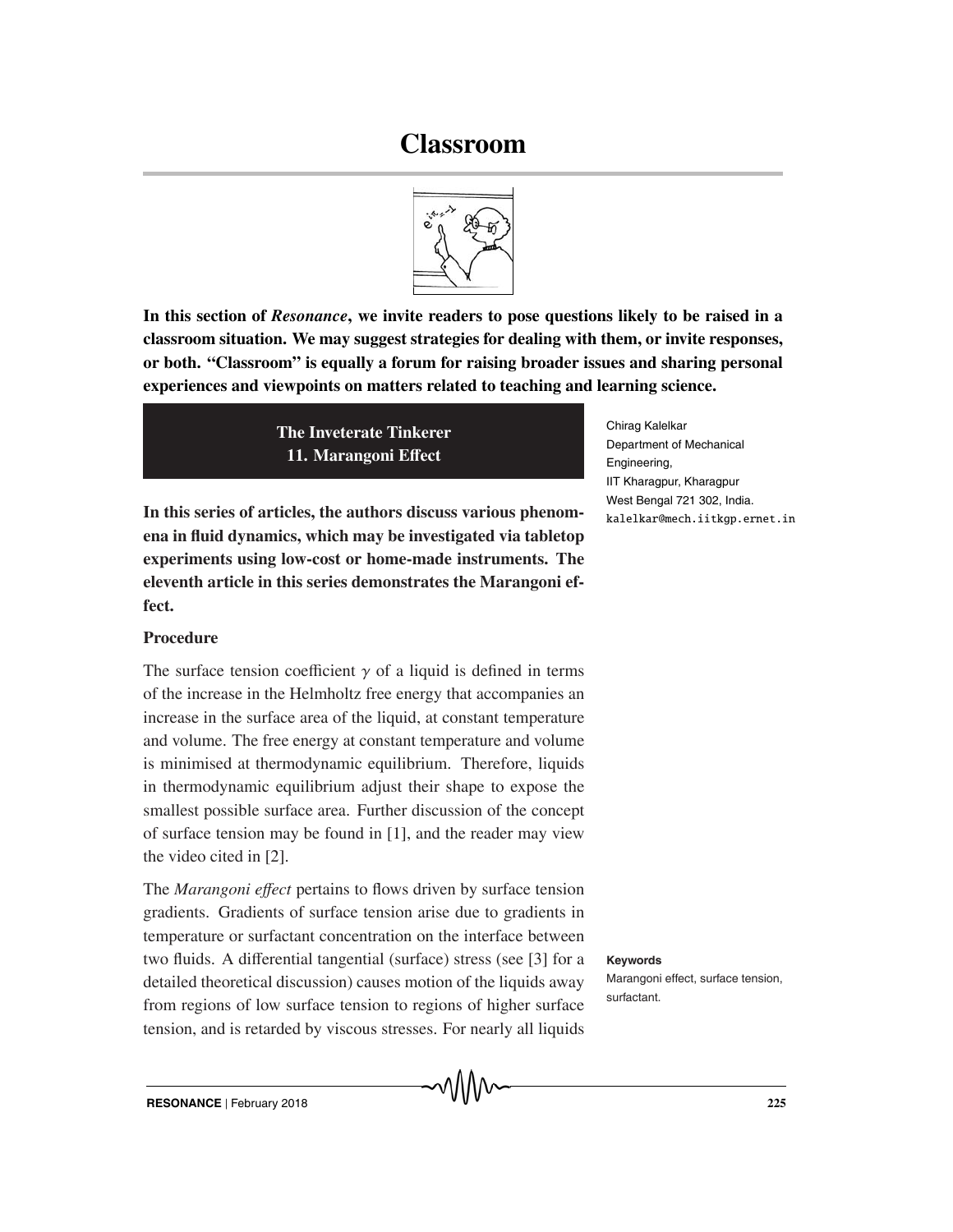demonstration of the Marangoni effect may be shown by sprinkling finely ground pepper on a shallow layer of distilled water in a clean petri dish.

A startling in thermodynamic equilibrium with their vapour,  $\gamma$  decreases with increase of temperature upto a critical temperature at which the distinction between the liquid and the vapour phase vanishes. For most common surfactants,  $\gamma$  is a monotonically decreasing function of the surfactant concentration until a critical concentration is achieved, beyond which it is a constant. Marangoni flows due to temperature gradients are characterized by the value of a dimensionless quantity called the Marangoni number (*Ma*), which is a ratio of surface tension force due to a temperature gradient and a viscous force:

$$
Ma \equiv -\frac{d\gamma}{dT} \frac{L\Delta T}{\mu\kappa}.
$$

Here *L* is a characteristic length scale across a temperature difference  $\Delta T$ ,  $\mu$  is the dynamic viscosity, and  $\kappa$  is the thermal diffusivity.

A startling demonstration of the Marangoni effect may be shown by sprinkling finely ground pepper on a shallow layer of distilled water in a clean petri dish placed on a sheet of paper. If a drop of dilute aqueous soap solution ( $\gamma$  typically equals 25 mN/m at room temperature) is deposited at the centre of the water layer ( $\gamma$  equals 72 mN/m at room temperature) using a syringe needle, a gradient of surface tension is induced with the surface tension coefficient decreasing from the centre to the rim of the petri dish. The drop spreads radially outwards as a thin layer on the surface of water and the pepper powder acts as a tracer which is transported along to the rim. See the video: youtube.com/watch?v=4dVHf7IVloI



Another well-known demonstration of the Marangoni effect may be performed by cutting an arrow-shaped piece from a nitrile rubber glove and floating it on the surface of distilled water in a clean petri dish. If a small piece of camphor is deposited in the stern of the 'boat' using forceps, the boat is propelled forwards due to a locally reduced surface tension. The camphor dissolves in water causing differential tangential stresses at the fore and the aft of the boat. If small pieces of camphor are then sprinkled on the surface of the water, the boat stops moving and the pieces of camphor dart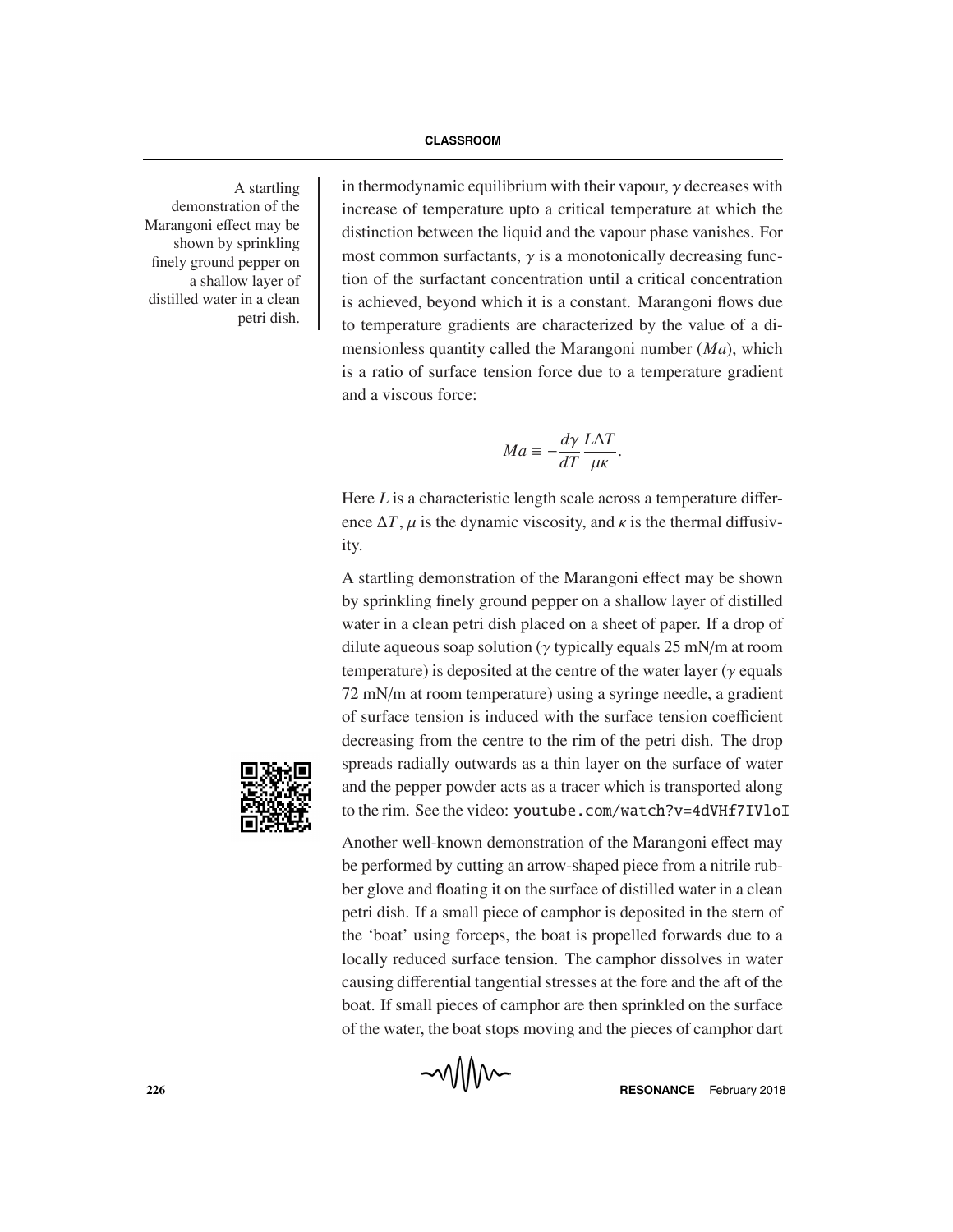about vigorously in a random fashion due to nonuniform dissolution in water, see the video: youtube.com/watch?v=spDNbEaG RM

## **1. Marangoni Flows Due to a Temperature Gradient**

We poured a shallow layer of silicone oil (Loba Chemie, India) into a clean petri dish placed on a black paper, and sprinkled Fuller's Earth powder (Loba Chemie, India) on the surface. When a hot soldering iron is brought close to the surface, the increase of temperature near the tip of the iron reduces the surface tension coefficient of the oil. The consequent gradient in tangential stress causes the powder particles to move radially outwards near the tip, see the video: youtube.com/watch?v=z1lXpQlWAL4

Another demonstration of Marangoni flow may be carried out by pouring a shallow layer of liquid paraffin (CAS: 8012-95-1, Loba Chemie, India) into a clean petri dish placed on a black paper, and sprinkling lycopodium power on the surface. A small ice cube is dropped into the paraffin layer, which submerges just below the surface. The paraffin layer near the ice has higher surface tension due to lowered temperature, which pulls the surrounding lycopodium particles inwards. Note that the density of liquid paraffin is lower than that of ice, therefore the observed motion of lycopodium particles is primarily due to a temperature gradient at the surface, and not due to curvature of the meniscus alone, see the video: youtube.com/watch?v=mgxxoZKO0VQ

### **2. Tears of Wine**

Aqueous ethanol solution (20% by volume) was swirled in a glass  $\blacksquare$  The shadow on the wall beaker, and illuminated using the torch of a cellphone in a darkened room. The shadow on the wall exhibits 'tears of wine' [4], which are essentially Marangoni flows. Upon swirling the alcohol solution, a thin film coats the wall of the beaker. Alcohol concentration is reduced due to evaporation in the thin film, relative to the bulk. The surface tension coefficient of the solution decreases with increase of alcohol concentration, hence its mag-







when an aqueous ethanol solution is swirled in a glass beaker, and illuminated exhibits 'tears of wine', which are essentially Marangoni flows.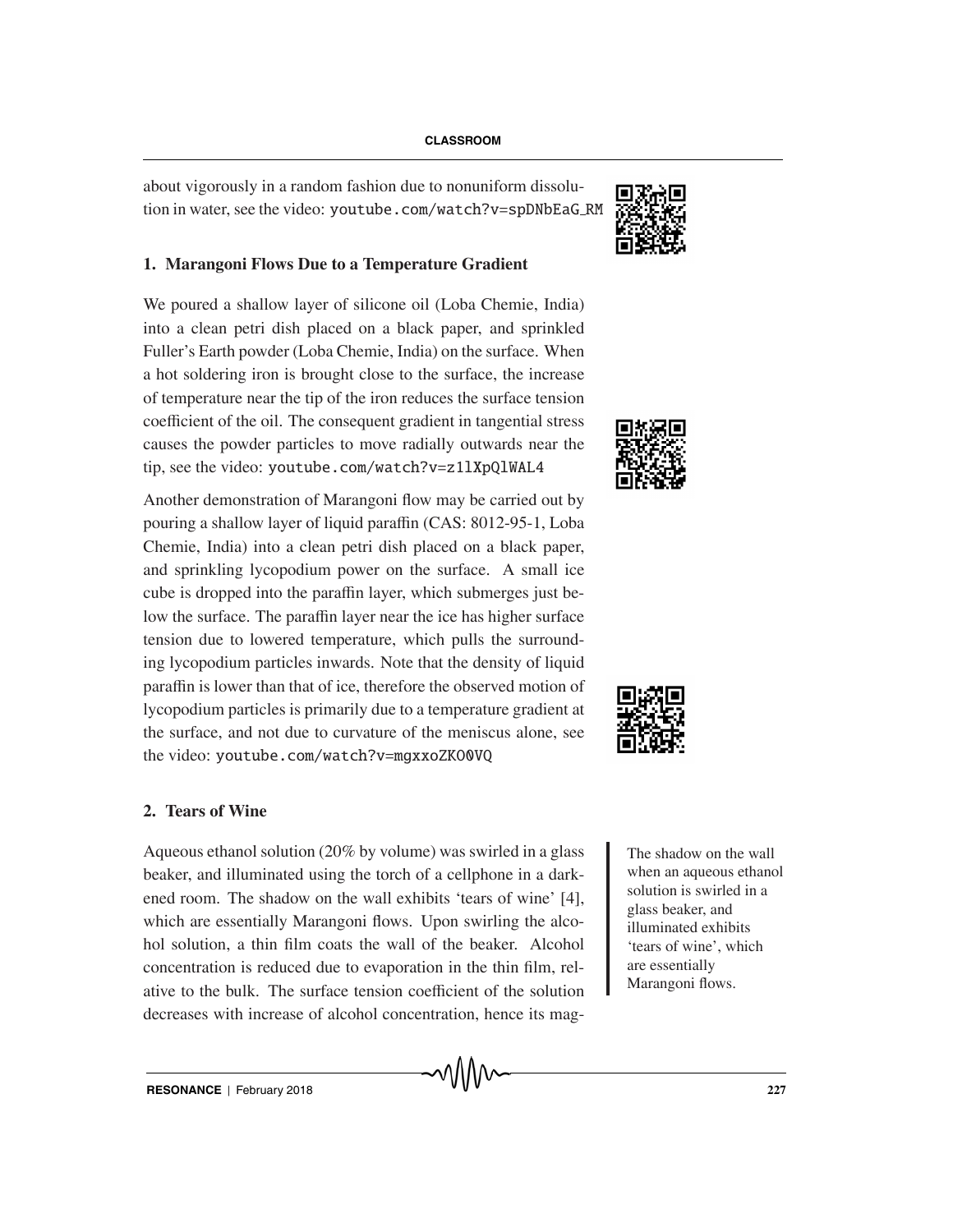**Figure 1.** The 'tears of wine' phenomenon as seen in a shadowgraph.





nitude is higher in the thin film, which drives Marangoni flows upwards from the bulk. The upward flowing liquid accumulates in a band at the top, eventually flowing down after thickening to a point where it becomes gravitationally unstable, appearing as 'tears of wine'. See *Figure* 1 and the video: youtube.com/watch?v=VU ymXxzKIM

#### **3. Marangoni Bursting of Oil-isopropanol Droplet in Water**

A mixture of oleic acid and isopropanol with a few drops of black Camlin ink was prepared. The ink forms a suspension of fine black particles. When a drop of this mixture falls on a shallow layer of water in a clean petri dish placed on a light box (Artograph LightPad), remarkably beautiful patterns are observed (see *Figure* 2) as the isopropanol layer spreads radially outwards and evaporates on the surface of the water transporting along the ink particles. See the video taken with a high-speed camera (Phantom M110) and macro lens: youtube.com/watch?v=eIMGqOhWxaQ



#### **4. Marangoni Bursting of Water-isopropanol Droplet in Oil**

A mixture of isopropanol in water (70% by volume) with methylene blue was prepared. A few drops of this liquid were poured using an ink dropper on the surface of a shallow layer of sunflower oil in a clean petri dish placed on white paper. The drop

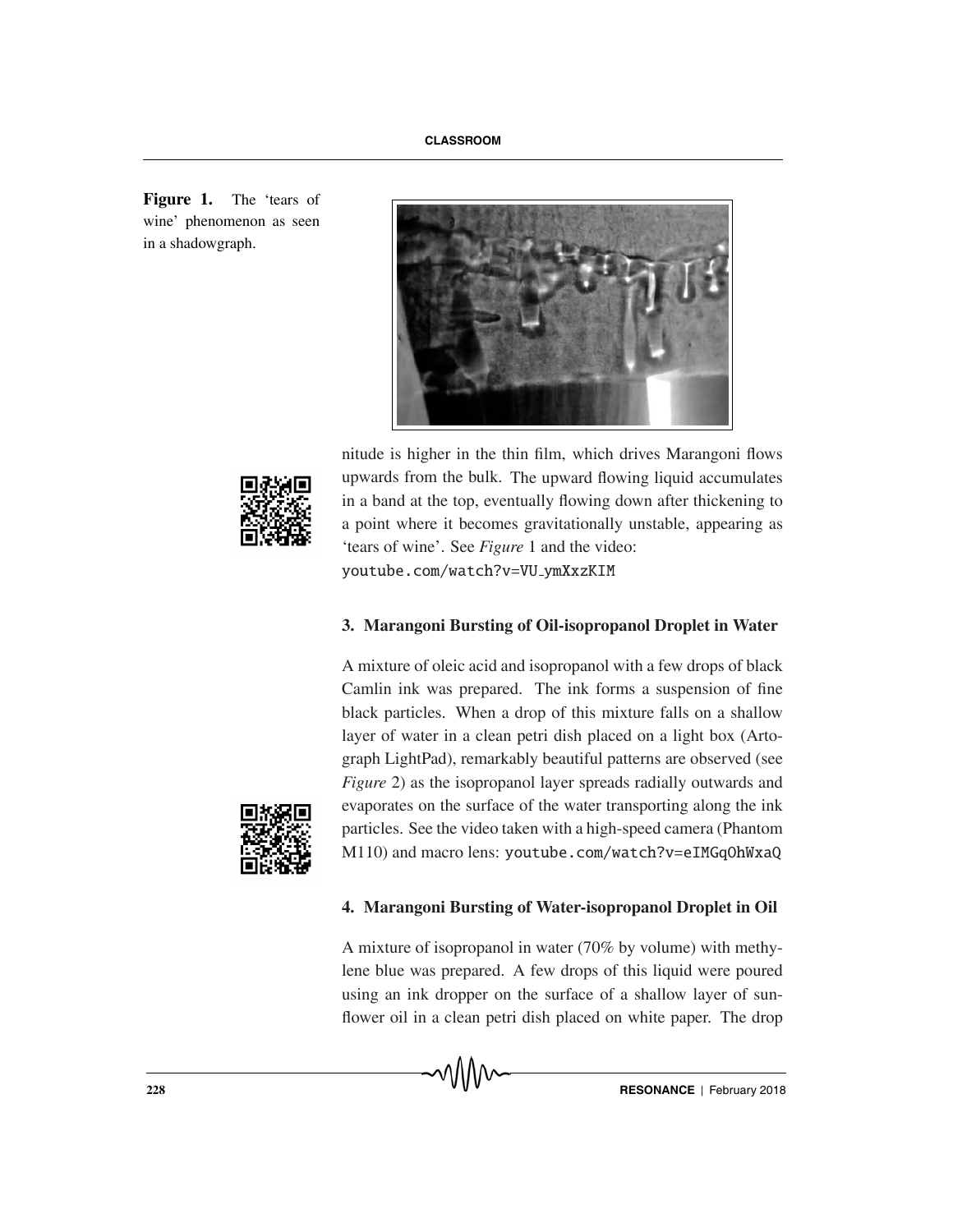

**Figure 2.** Pattern formed by a drop of isopropanololeic acid mixture (with dye) spreading on a pool of water.



**Figure 3.** Pattern formed by drops of aqueous isopropanol (with dye) spreading on a pool of sunflower oil.

spreads radially and spontaneously fragments into a myriad of minute droplets (see *Figure* 3) as the alcohol evaporates. See [5] for a detailed theoretical discussion and the video: youtube.com/watch?v=58DaAntkvwQ



### **5. Benard–Marangoni Instability**

The Benard–Marangoni instability concerns a thin, horizontal layer of uniform thickness of a homogeneous, incompressible, New-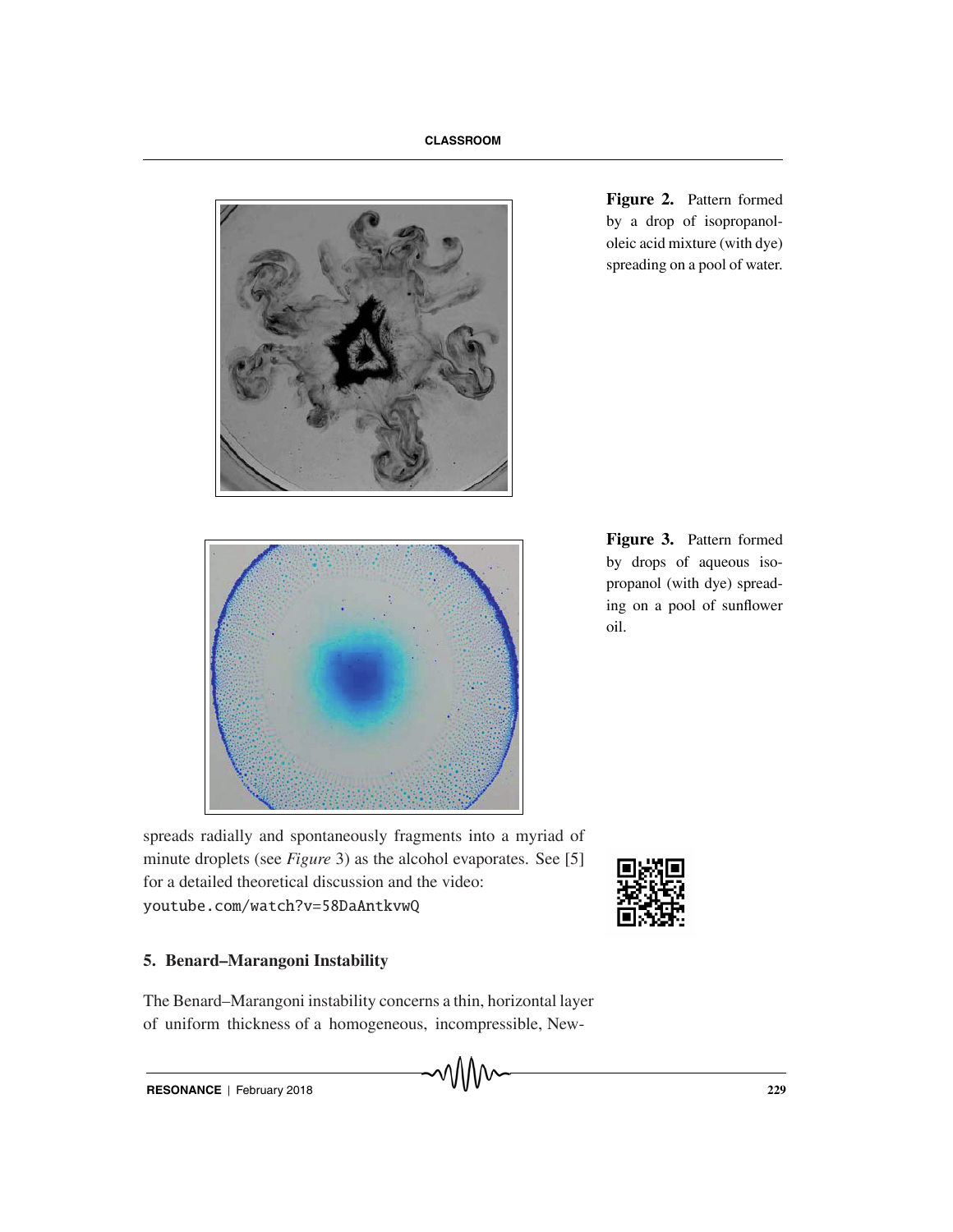

**Figure 4.** Benard– Marangoni instability with silicone oil and metallic paint.

convection, the induced motion at the surface must be stabilised by viscous drag and thermal diffusion.

For sustained Marangoni | tonian liquid heated from below at an isothermal solid boundary and an adiabatic free surface above in contact with air at a temperature lower than the solid boundary. In [6], it has been shown that this system is linearly unstable for Marangoni numbers exceeding 80. Temperature non-uniformities at the surface induce surface tension gradients which are destabilising, with buoyancy playing a negligible role for thin fluid layers. For sustained Marangoni convection, the induced motion at the surface (which is cellular in nature) must be stabilised by viscous drag and thermal diffusion.

> A shallow layer of silicone oil mixed with metallic powder (Camlin Fabrica silver paint) was poured into a clean glass petri dish and heated using a hot plate to  $175 \degree C$ . We observe the slow appearance of near hexagonal cells (see *Figure* 4) on the surface. The motion of metallic particles indicates that the fluid rises in the centres of the hexagonal cells and descends at their edges. The size of the hexagonal cells is of the same order of magnitude as the thickness of the layer. On stirring the mixture with a glass rod, the cells reappear suggesting (nonlinear) stability of the cellular pattern to an external perturbation at a fixed temperature, see the video: youtube.com/watch?v=v2vMXmuC818

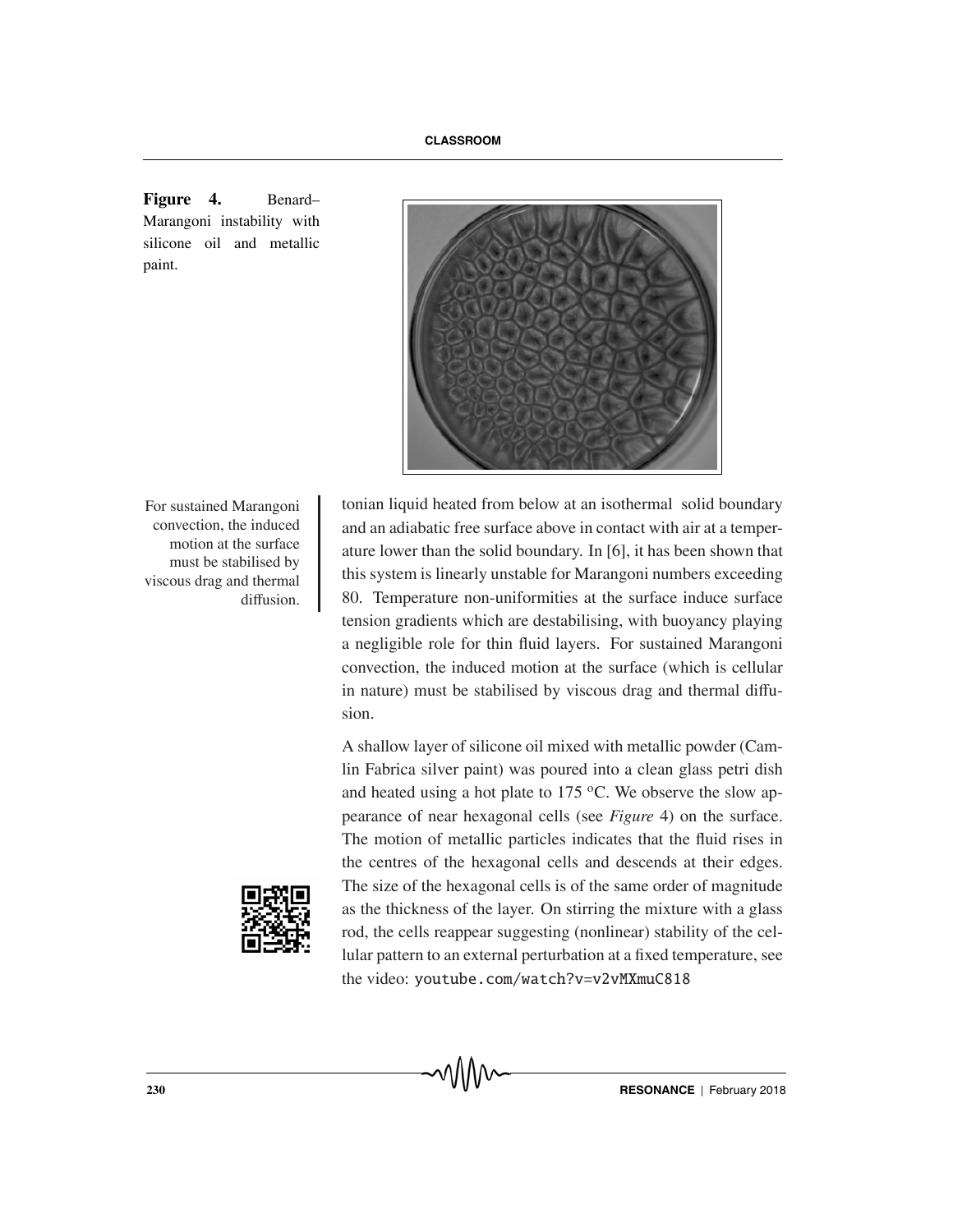

**Figure 5.** Filamentary structures formed by drops of liquid Duco cement spreading on a pool of water.

# **6. Suggestions for Further Work**

#### *Experiment 1: Marangoni E*ff*ect with Duco Cement*

Duco cement (ITW Devcon, United States) is a household cement composed of nitrocellulose, camphor, acetic acid, and volatile components such as acetone and isopropanol. When a drop of cement is squeezed onto a shallow layer of water in a clean petri dish placed on a black paper, it forms unusual ribbon-like filaments (see *Figure* 5). Volatile components of the mixture which evaporate cause a reduction in temperature, increasing the local surface tension coefficient near the filaments, which move about in a complex rotary fashion. The author is not aware of any theoretical discussion of the shapes of the observed spiral structures. See the video: youtube.com/watch?v=l1-tIKCKCu8

# *Experiment 2: Co*ff*ee-ring E*ff*ect*

It is a common observation that coffee spilt on cloth/paper leaves behind a ring-shaped deposit on the surface upon evaporation of the liquid (see *Figure* 6). The coffee grounds stick to the surface, while evaporation which is most pronounced near the edges, increases the surface tension near the perimeter, causing a differential tangential stress. The induced radial flow causes formation of a ring-shaped deposit (see [7] for a detailed discussion).

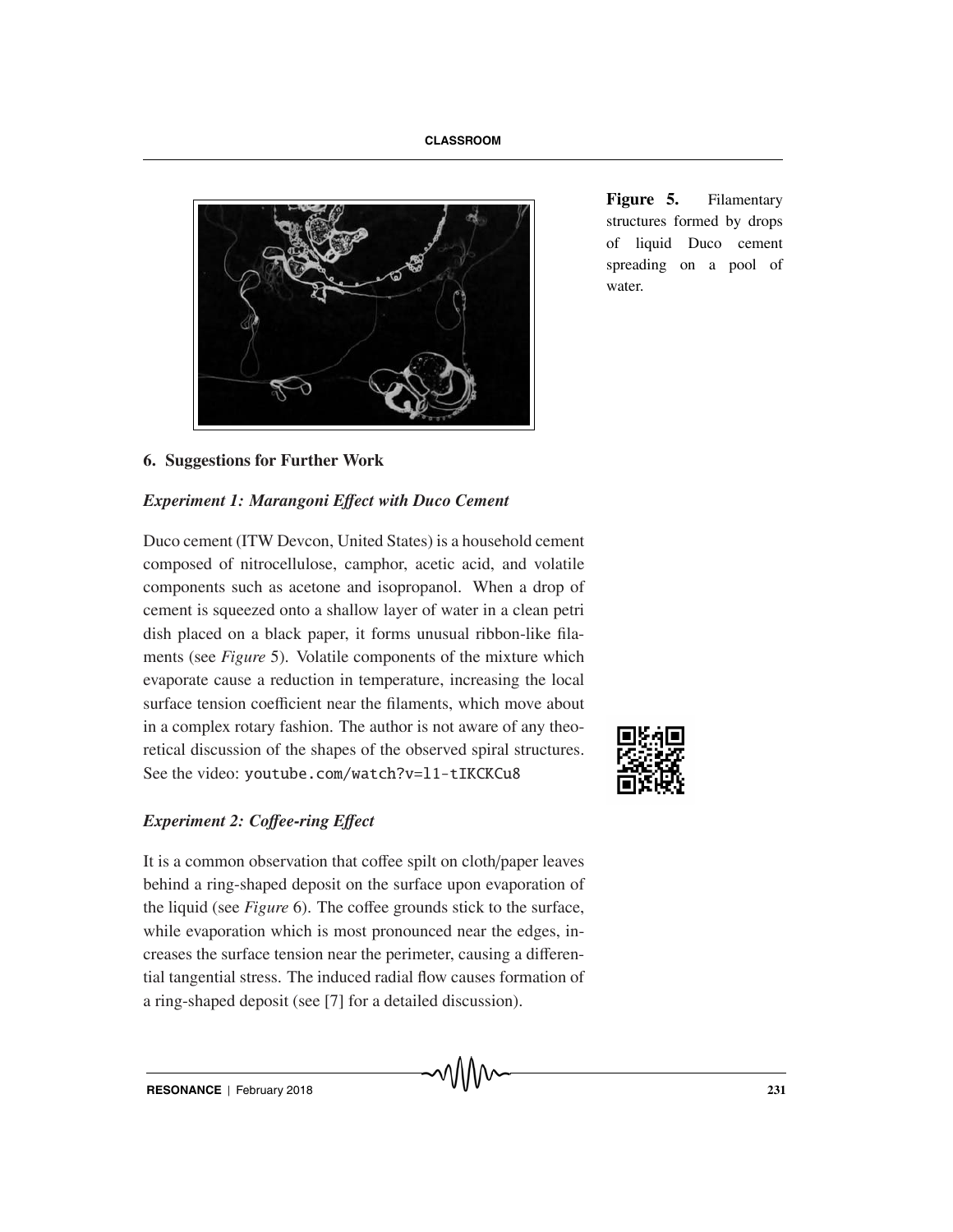**Figure 6.** Ring-like stain left by a coffee drop on filter paper.



Concentrated coffee solution was dropped onto filter paper using a pipette and its motion filmed using a DSLR camera (Nikon D3200) with macro lens for a duration of 20 minutes. The video was processed to extract every 25th frame, which were recombined into a time-lapse video. The resulting spread of the coffee stain may be seen in the video: youtube.com/watch?v=k38LBbpXLXI

### *Experiment 3: Vapor Bubbles on a Heated Submerged Wire*



The translational motion of vapor bubbles on a heated nichrome wire (diameter  $= 0.26$  mm) submerged in silicone oil in a glass tank, may be shown to occur due to thermal Marangoni stresses [8]. The nichrome wire was heated by connecting to a DC power supply via a current of  $\approx$ 3 A, with appropriate safety precautions to avoid electrocution. See the video taken with a high-speed camera and macro lens: youtube.com/watch?v=OqWpSFBdBBw

#### **Acknowledgments**

The author thanks Abhijeet Kant Sinha, Saurav Sen, Tarique Anwar, Bigyansu Behera, Sukrut Phansalkar and Sagnik Paul for assistance.